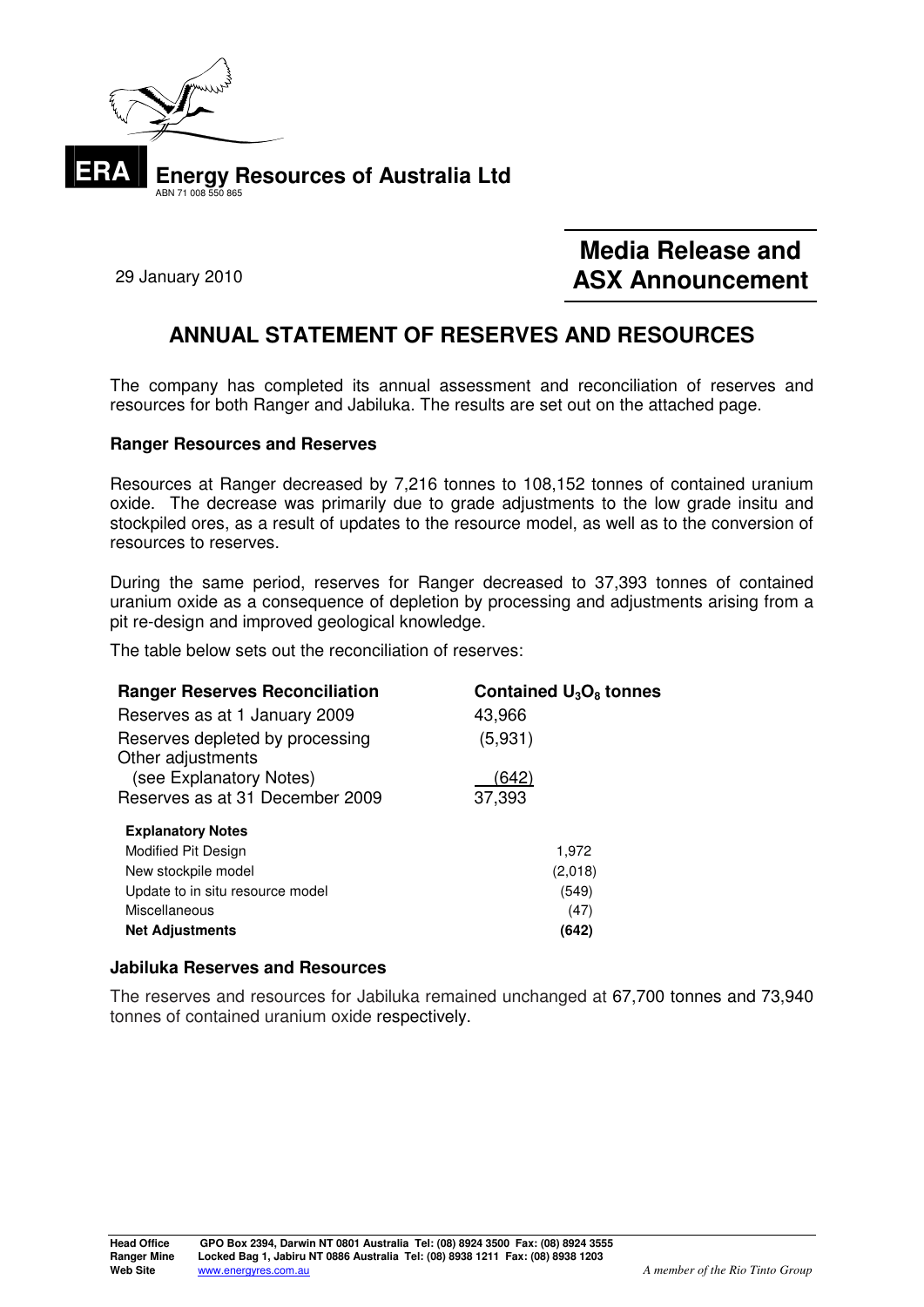|                                                      | AS AT 31 DECEMBER 2009                                 |                                                |                  | AS AT 31 DECEMBER 2008                              |                   |          |  |
|------------------------------------------------------|--------------------------------------------------------|------------------------------------------------|------------------|-----------------------------------------------------|-------------------|----------|--|
|                                                      | <b>CUT-OFF GRADE</b>                                   |                                                |                  | <b>CUT-OFF GRADE</b>                                |                   |          |  |
|                                                      | IN SITU ORE 0.08% U <sub>3</sub> O <sub>8</sub>        |                                                |                  | IN SITU ORE 0.08% $U_3O_8$                          |                   |          |  |
|                                                      | STOCKPILE ORE 0.06% U <sub>3</sub> O <sub>8</sub>      |                                                |                  | STOCKPILE ORE 0.06% U <sub>3</sub> O <sub>8</sub>   |                   |          |  |
|                                                      |                                                        |                                                | <b>CONTAINED</b> | <b>CONTAINED</b>                                    |                   |          |  |
|                                                      | ORE                                                    | <b>GRADE</b>                                   | $U_3O_8$         | ORE                                                 | <b>GRADE</b>      | $U_3O_8$ |  |
|                                                      | (MT)                                                   | $(% U_3O_8)$                                   | (tonnes)         | (MT)                                                | $(% U_3O_8)$      | (tonnes) |  |
| <b>RANGER ORE RESERVES</b>                           |                                                        |                                                |                  |                                                     |                   |          |  |
| <b>Current Stockpiles</b>                            |                                                        |                                                |                  |                                                     |                   |          |  |
| Proved                                               | 21.43                                                  | 0.10                                           | 22,278           | 22.29                                               | 0.11              | 25,452   |  |
| Ranger No. 3 Pit                                     |                                                        |                                                |                  |                                                     |                   |          |  |
| In situ                                              |                                                        |                                                |                  |                                                     |                   |          |  |
| Proved                                               | 3.19                                                   | 0.24                                           | 7,709            | 4.66                                                | 0.24              | 11,109   |  |
| Probable<br>Sub-total Proved and                     | 3.06                                                   | 0.24                                           | 7,406            | 3.24                                                | 0.23              | 7,405    |  |
| <b>Probable Reserves</b>                             | 6.25                                                   | 0.24                                           | 15,115           | 7.90                                                | 0.23              | 18,514   |  |
| <b>Total Ranger No. 3</b>                            |                                                        |                                                |                  |                                                     |                   |          |  |
| <b>Stockpiles, Proved and</b>                        |                                                        |                                                |                  |                                                     |                   |          |  |
| <b>Probable Reserves</b>                             | 27.69                                                  | 0.14                                           | 37,393           | 30.19                                               | 0.15              | 43,966   |  |
|                                                      |                                                        |                                                |                  |                                                     |                   |          |  |
|                                                      | <b>CUT-OFF GRADE</b><br>OPEN PIT IN SITU RESOURCE      |                                                |                  | <b>CUT-OFF GRADE</b><br>OPEN PIT IN SITU RESOURCE   |                   |          |  |
|                                                      |                                                        | $0.02\%$ U <sub>3</sub> O <sub>8</sub>         |                  |                                                     | $0.02\%$ $U_3O_8$ |          |  |
|                                                      |                                                        | UNDERGROUND IN SITU RESOURCE<br>0.15% $U_3O_8$ |                  | UNDERGROUND IN SITU<br>RESOURCE 0.15% $U_3O_8$      |                   |          |  |
|                                                      | STOCKPILE ORE 0.02% U <sub>3</sub> O <sub>8</sub>      |                                                |                  | STOCKPILE ORE 0.02% U <sub>3</sub> O <sub>8</sub>   |                   |          |  |
| <b>RANGER MINERAL RESOURCES</b>                      |                                                        |                                                |                  |                                                     |                   |          |  |
| IN ADDITION TO THE ABOVE RESERVE                     |                                                        |                                                |                  |                                                     |                   |          |  |
| <b>Current Mineralised</b><br>Stockpiles             |                                                        |                                                |                  |                                                     |                   |          |  |
| Measured                                             | 44.54                                                  | 0.04                                           | 17,248           | 36.00                                               | 0.05              | 17,506   |  |
| In situ resource                                     |                                                        |                                                |                  |                                                     |                   |          |  |
| Measured                                             | 21.46                                                  | 0.09                                           | 19,969           | 24.48                                               | 0.08              | 20,112   |  |
| Indicated                                            | 53.22                                                  | 0.11                                           | 60,998           | 61.67                                               | 0.11              | 69,601   |  |
| Sub-total Measured and<br><b>Indicated Resources</b> | 119.22                                                 | 0.08                                           | 98,215           | 22.16                                               | 0.09              | 107,219  |  |
| <b>Inferred Resources</b>                            | 8.01                                                   | 0.12                                           | 9,937            | 6.10                                                | 0.13              | 8,149    |  |
| <b>Total Resources</b>                               | 127.23                                                 | 0.09                                           | 108,152          | 128.26                                              | 0.09              | 115,368  |  |
|                                                      |                                                        |                                                |                  |                                                     |                   |          |  |
|                                                      |                                                        | AS AT 31 DECEMBER 2009                         |                  | AS AT 31 DECEMBER 2008                              |                   |          |  |
|                                                      | CUT-OFF GRADE - $0.20\%$ U <sub>3</sub> O <sub>8</sub> |                                                |                  | CUT-OFF GRADE - 0.20% U <sub>3</sub> O <sub>8</sub> |                   |          |  |
|                                                      | ORE                                                    | <b>GRADE</b>                                   | $U_3O_8$         | ORE                                                 | <b>GRADE</b>      | $U_3O_8$ |  |
|                                                      | (MT)                                                   | $(% U_3O_8)$                                   | (tonnes)         | (MT)                                                | $(% U_3O_8)$      | (tonnes) |  |
| <b>JABILUKA ORE RESERVES</b>                         |                                                        |                                                |                  |                                                     |                   |          |  |
| Proved                                               |                                                        |                                                |                  |                                                     |                   |          |  |
| Probable                                             | 13.80                                                  | 0.49                                           | 67,700           | 13.80                                               | 0.49              | 67,700   |  |
| <b>Total Proved and Probable</b>                     | 13.80                                                  | 0.49                                           | 67,700           | 13.80                                               | 0.49              | 67,700   |  |
| <b>Reserves</b>                                      |                                                        |                                                |                  |                                                     |                   |          |  |
| <b>JABILUKA MINERAL RESOURCES</b>                    |                                                        |                                                |                  |                                                     |                   |          |  |
| IN ADDITION TO THE ABOVE RESERVE                     |                                                        |                                                |                  |                                                     |                   |          |  |
| Measured                                             | 0.24                                                   | 0.48                                           | 1,140            | 0.24                                                | 0.48              | 1,140    |  |
| Indicated                                            | 4.30                                                   | 0.36                                           | 15,330           | 4.30                                                | 0.36              | 15,300   |  |
| Sub-total Measured and                               |                                                        |                                                |                  |                                                     |                   |          |  |
| Indicated                                            | 4.54                                                   | 0.36                                           | 16,440           | 4.54                                                | 0.36              | 16,440   |  |
| <b>Inferred Resources</b>                            | 10.90                                                  | 0.53                                           | 57,500           | 10.90                                               | 0.53              | 57,500   |  |
| <b>Total Resources</b>                               | 15.44                                                  | 0.48                                           | 73,940           | 15.44                                               | 0.48              | 73,940   |  |

Note: Rounding differences may occur.